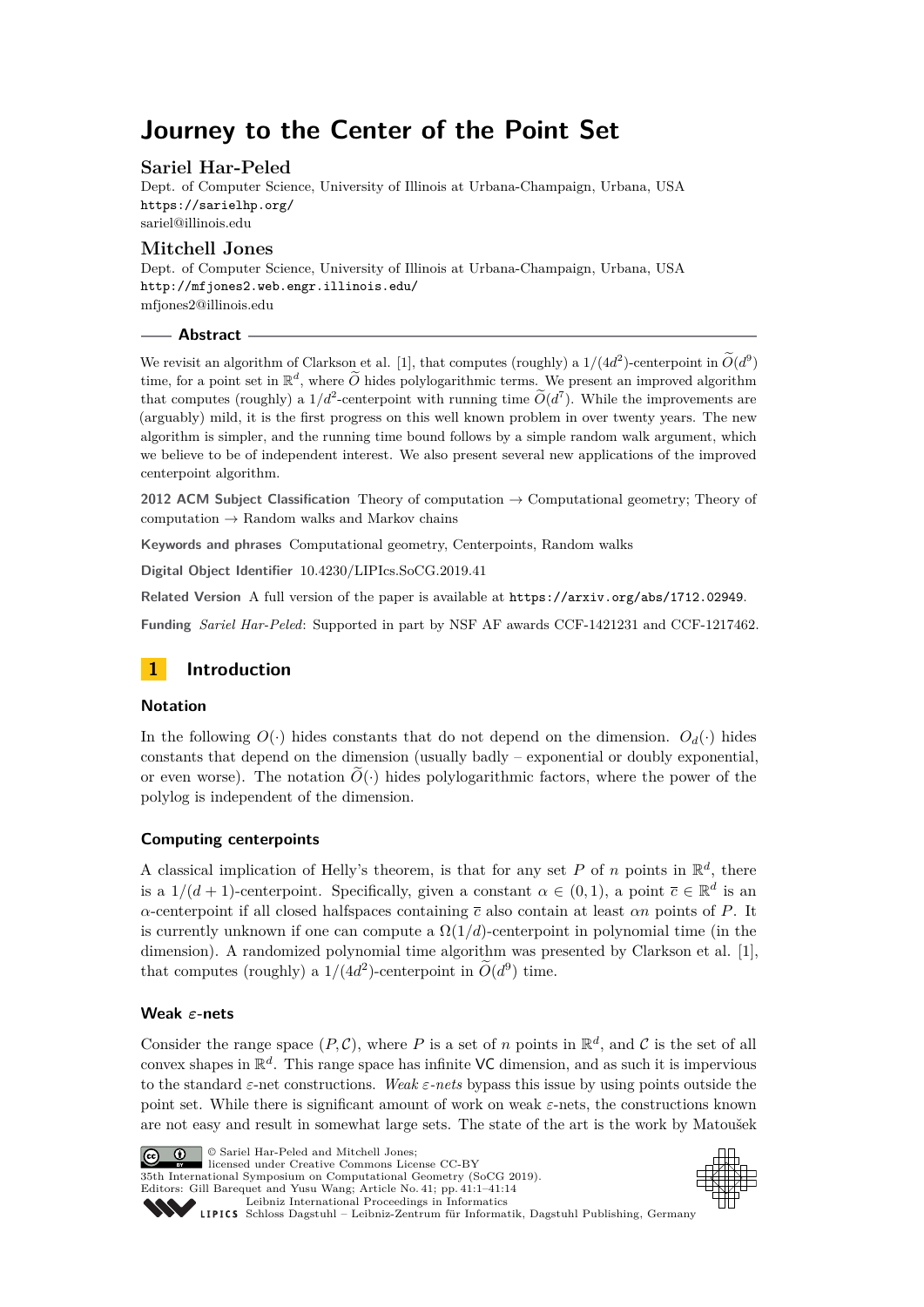#### **41:2 Journey to the Center of the Point Set**

and Wagner [\[10\]](#page-13-1), which shows a weak  $\varepsilon$ -net construction of size  $O(\varepsilon^{-d} (\log \varepsilon^{-1})^{O(d^2 \log d)})$ . Rubin recently improved this result for points in  $\mathbb{R}^2$ , proving the existence of weak  $\varepsilon$ -nets of size  $O(\varepsilon^{-(1.5+\gamma)})$  for arbitrarily small  $\gamma > 0$  [\[15\]](#page-13-2). Such a weak  $\varepsilon$ -net W has the guarantee that any convex set C that contains at least *εn* points of *P*, must contain at least one point of W. See [\[13\]](#page-13-3) for a recent survey of *ε*-nets and related concepts. See also the recent work by Rok and Smorodinsky [\[14\]](#page-13-4) and references therein.

# **Basis of weak** *ε***-nets**

Mustafa and Ray [\[12\]](#page-13-5) showed that one can pick a random sample *S* of size  $c_d \varepsilon^{-1} \log \varepsilon^{-1}$  from *P*, and then compute a weak *ε*-net for *P* directly from *S*, showing that the size of the support needed to compute a weak *ε*-net is (roughly) the size of a regular *ε*-net. Unfortunately, the constant in their sample  $c_d = O(d^d(\log d)^{cd^3 \log d})$  is doubly exponential in the dimension. This constant  $c_d$  is related to the  $((d+1)^2, d+1)$ -Hadwiger-Debrunner number (the best known upper bounds on (*p, q*)-Hadwiger-Debrunner numbers can be found in [\[7,](#page-13-6) [6\]](#page-13-7)).

In particular, all current results about weak *ε*-nets suffer from the "curse of dimensionality" and have constants that are at least doubly exponential in the dimension.

### **Our results**

Let P be a set of *n* points in  $\mathbb{R}^d$ . In addition to the improved algorithm for computing approximate centerpoints, we also suggest two alternatives to weak  $\varepsilon$ -nets as applications, and obtain some related results:

- **(a) Approximating centerpoints.** We revisit the algorithm of Clarkson et al. [\[1\]](#page-12-0) for approximating a centerpoint. We present an improved algorithm, which is a variant of their algorithm which runs in  $\tilde{O}(d^7)$  time, and computes roughly a  $1/(d+2)^2$ -centerpoint. This improves both the running time, and the quality of centerpoint computed. While the improvements are small (a factor of  $d^2$  roughly in the running time, and a factor of four in the centerpoint quality), we believe that the new algorithm is simpler. The analysis is cleaner, and is of independent interest. In particular, the analysis uses a random walk argument, which is quite uncommon in computational geometry, and (we believe) is of independent interest. See [Theorem 18.](#page-7-0) This is the first improvement of the randomized algorithm of Clarkson et al. [\[1\]](#page-12-0) in over twenty years. Miller and Sheehy also derandomized the algorithm of Clarkson et al., computing a  $\Omega(1/d^2)$ -centerpoint in time  $n^{O(\log d)}$  [\[11\]](#page-13-8).
- (b) Lowerbounding convex functions. Given a convex function  $f$  in  $\mathbb{R}^d$ , such that one can compute its value and gradient at a point efficiently, we present an algorithm that computes quickly a realizable lower-bound on the value of *f* over *P*. Formally, the algorithm computes a point  $q \in \mathbb{R}^d$ , such that  $f(q) \le \min_{p \in P} f(p)$ . The algorithm is somewhat similar in spirit to the ellipsoid algorithm. The running time of the algorithm is  $\tilde{O}(d^9)$ . See [Theorem 22.](#page-8-0)
- (c) **Functional nets.** Let  $C \subseteq \mathbb{R}^d$  be a convex body. Suppose we are only given access to C via a separation oracle: given a query point  $q$ , the oracle either returns that  $q$  is in  $C$ , or alternatively, the oracle returns a hyperplane separating *q* and C. We show that a random sample of size

 $O(\varepsilon^{-1}d^3\log d\log^3\varepsilon^{-1} + \varepsilon^{-1}\log\varphi^{-1}) = \widetilde{O}(d^3/\varepsilon),$ 

with probability  $\geq 1 - \varphi$ , can be used to decide if a query convex body C is  $\varepsilon$ -light. Formally, the algorithm, using only the sample, performs  $O(d^2 \log \varepsilon^{-1})$  oracle queries – if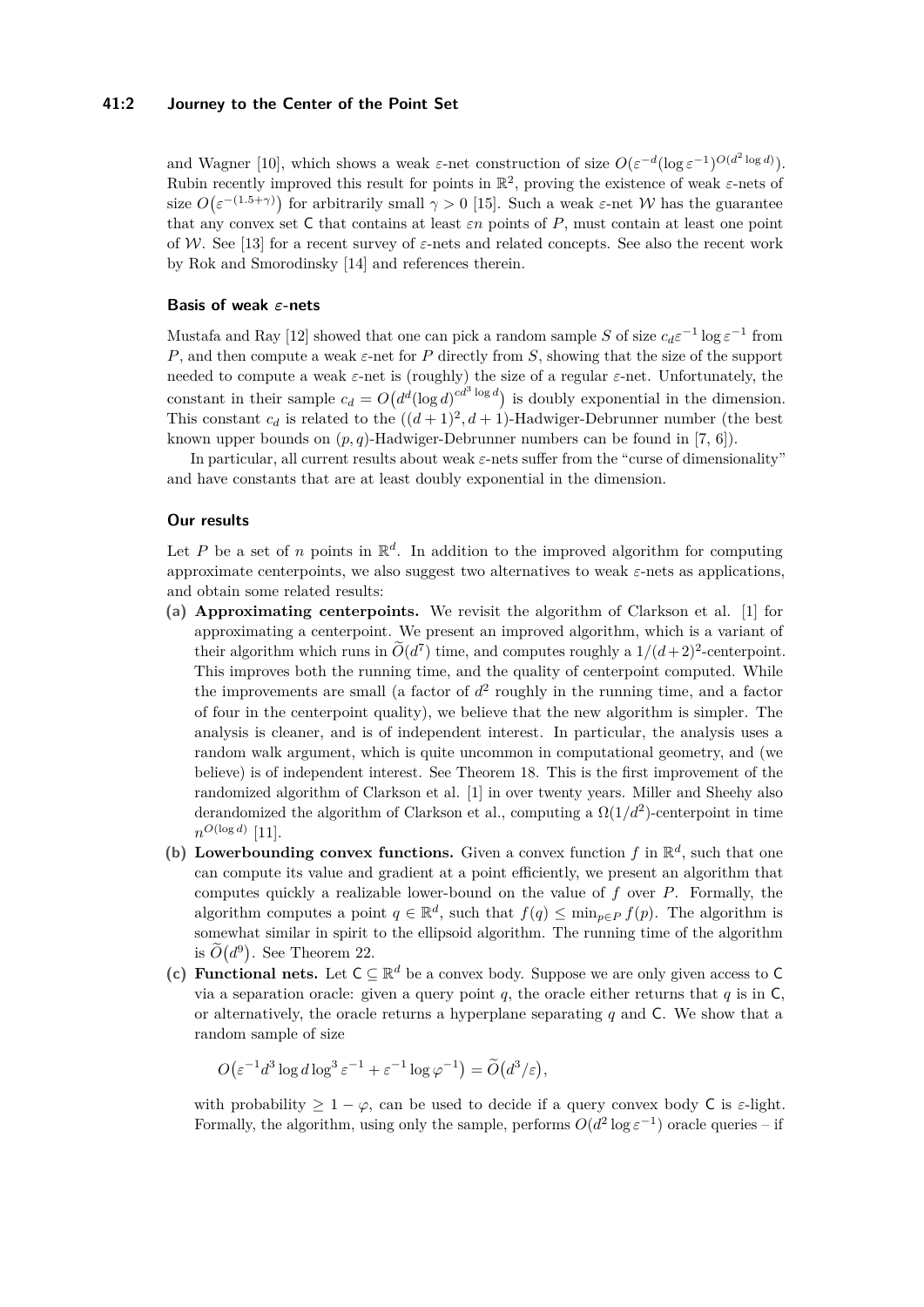#### **S.** Har-Peled and M. Jones 41:3

any of the query points generated stabs C, then C is considered as (potentially) containing more than  $\varepsilon$ *n* points. Alternatively, if all the queries missed C, then C contains less than *εn* points of *P*. The query points can be computed in polynomial time, and we emphasize that the dependency in the running time and sample size are polynomial in *ε* and *d*. See [Theorem 28.](#page-10-0) As such, this result can be viewed as slightly mitigating the curse of dimensionality in the context of weak *ε*-nets.

**(d) Center nets.** Using the above, one can also construct a weak *ε*-net directly from such a sample – this improves over the result of Mustafa and Ray [\[12\]](#page-13-5) as far as the dependency on the dimension is concerned. This is construction is described in [Lemma 33.](#page-11-0) Surprisingly, by using ideas from [Theorem 28](#page-10-0) one can get a stronger form of a weak *ε*-net, which we refer to as an  $(\varepsilon, \alpha)$ -center net. Here  $\alpha = \Omega(1/(d \log \varepsilon^{-1}))$  and one can compute a set W of size (roughly)  $\widetilde{O}_d(\varepsilon^{-O(d^2)})$ , such that if a convex body C contains  $\geq \varepsilon n$  points of P, then W contains a point *q* which is an *α*-centerpoint of  $C \cap P$ . Namely, the net contains a point that stabs C in the "middle" as far as the point set  $C \cap P$ . See [Theorem 38.](#page-12-1)

### **Paper organization**

The improved centerpoint approximation algorithm is described in [Section 3.](#page-3-0) Two applications of the improved centerpoint algorithm are presented in [Section 4.](#page-8-1) The construction of center nets is described in [Section 5.](#page-11-1) Background and standard tools used are described in [Section 2.](#page-2-0)

# <span id="page-2-0"></span>**2 Background**

### **2.1 Ranges spaces, VC dimension, samples and nets**

The following is a quick survey of (standard) known results about *ε*-nets, *ε*-samples, and relative approximations [\[2\]](#page-12-2).

 $\triangleright$  **Definition 1.** *A* range space S is a pair  $(\widehat{X}, \mathcal{R})$ , where  $\widehat{X}$  is a ground set (finite or *infinite)* and  $\Re$  *is a (finite or infinite)* family of subsets of  $\hat{\chi}$ . The elements of  $\hat{\chi}$  *are* **points** *and the elements of* R *are ranges.*

For technical reasons, it will be easier to consider a finite subset  $X \subseteq \hat{X}$  as the underlining ground set.

<span id="page-2-1"></span>**• Definition 2.** Let  $S = (\hat{X}, \hat{X})$  be a range space, and let  $X$  be a finite (fixed) subset of  $\hat{X}$ . *For a range*  $r \in \mathcal{R}$ *, its measure is the quantity*  $\overline{m}(r) = |r \cap X|/|X|$ *. For a subset*  $S \subseteq X$ *, its estimate of*  $\overline{m}(r)$ *, for*  $r \in \mathcal{R}$ *, is the quantity*  $\overline{s}(r) = |r \cap S|/|S|$ *.* 

**► Definition 3.** Let  $S = (\hat{X}, \hat{\mathcal{R}})$  be a range space. For  $Y \subseteq \hat{X}$ , let  $\mathcal{R}_{|Y} = \{r \cap Y \mid r \in \hat{\mathcal{R}}\}$ *denote the projection of*  $\Re$  *on*  $Y$ *. The range space*  $S$  *projected to*  $Y$  *is*  $S_{|Y} = (Y, \Re_{|Y})$ *. If*  $\mathcal{R}_{|Y}$  *contains all subsets of*  $Y$  *(i.e., if*  $Y$  *is finite, we have*  $|\mathcal{R}_{|Y}| = 2^{|Y|}$ *), then*  $Y$  *is shattered by* R *(or equivalently Y is shattered by* S*).*

*The* **VC** dimension of S, denoted by  $\dim_{\mathcal{VC}}(S)$ , is the maximum cardinality of a shattered *subset of*  $\widehat{X}$ *. If there are arbitrarily large shattered subsets, then* dim<sub>VC</sub>(*S*) = ∞*.* 

**Definition 4.** Let  $S = (\hat{X}, \mathcal{R})$  be a range space, and let X be a finite subset of  $\hat{X}$ . For  $0 \leq \varepsilon \leq 1$ , a subset  $S \subseteq X$  *is an*  $\varepsilon$ -sample for X *if for any range*  $r \in \mathcal{R}$ *, we have* |*m*(r) − *s*(r)| ≤ *ε, see [Definition 2.](#page-2-1) Similarly, a set S* ⊆ X *is an ε-net for* X *if for any range*  $\mathbf{r} \in \mathbb{R}$ *, if*  $\overline{m}(\mathbf{r}) \geq \varepsilon$  (*i.e.*,  $|\mathbf{r} \cap \mathbf{X}| \geq \varepsilon |\mathbf{X}|$ *), then*  $\mathbf{r}$  *contains at least one point of S* (*i.e.*,  $r \cap S \neq \emptyset$ ).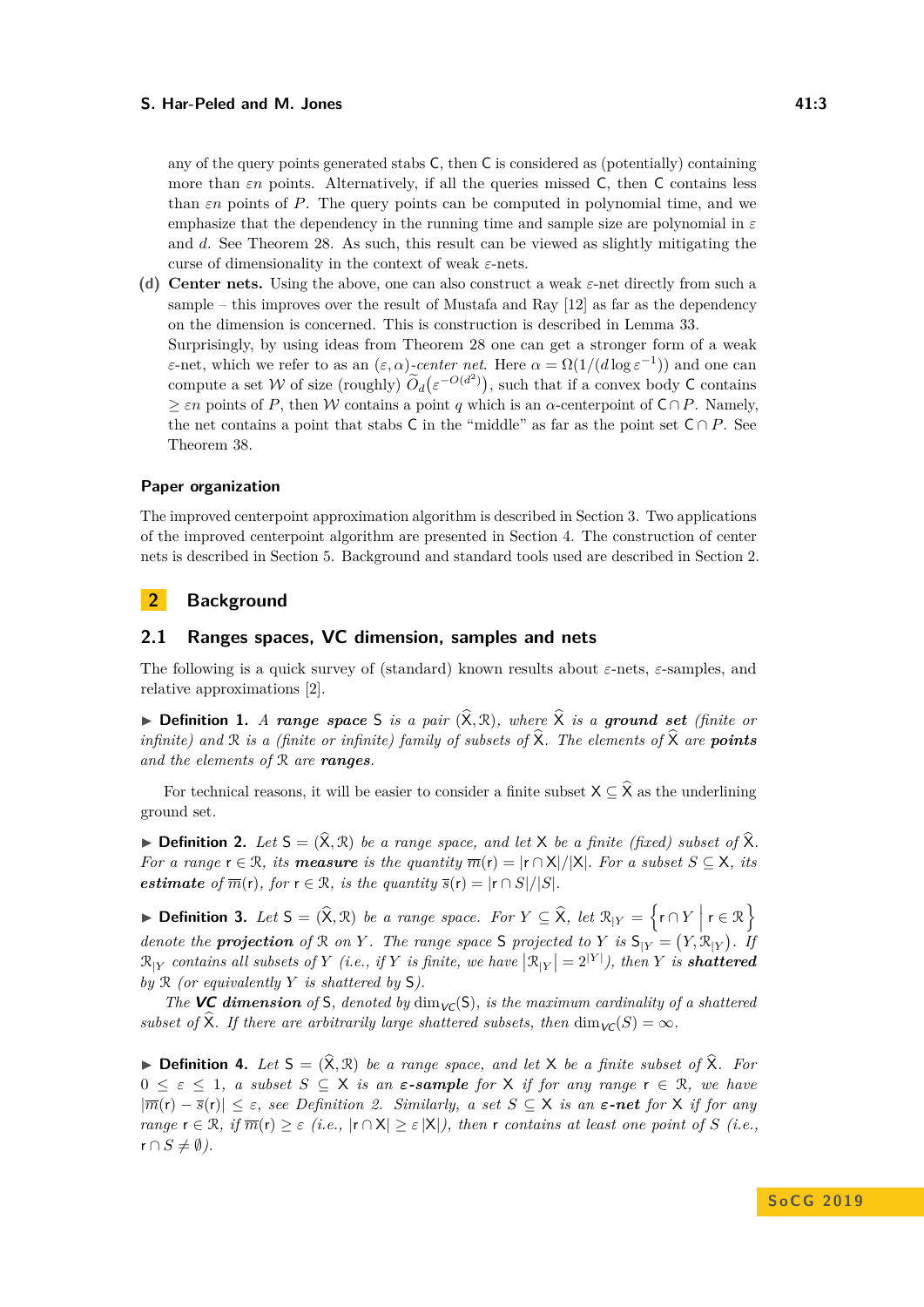### **41:4 Journey to the Center of the Point Set**

*A generalization of both concepts is* relative approximation. Let  $p, \hat{\varepsilon} > 0$  be two fixed *constants. A relative*  $(p, \hat{\epsilon})$ *-approximation is a subset*  $S \subseteq X$  *that satisfies*  $(1 - \hat{\epsilon})\overline{m}(r)$  ≤  $\overline{s}(r) \leq (1 + \widehat{\varepsilon})\overline{m}(r)$ *, for any*  $r \in \mathcal{C}$  *such that*  $\overline{m}(r) > p$ *. If*  $\overline{m}(r) < p$  *then the requirement is that*  $|\overline{s}(\mathbf{r}) - \overline{m}(\mathbf{r})| \leq \widehat{\varepsilon}p$ .

**Findmenth 5** (*ε*-net theorem, [\[5\]](#page-13-9)). Let  $(\hat{\mathsf{X}}, \mathcal{R})$  be a range space of VC dimension  $\xi$ , let X be *a finite subset of*  $\widehat{\mathsf{X}}$ *, and suppose that*  $0 < \varepsilon \leq 1$  *and*  $\varphi < 1$ *. Let N be a set obtained by m random independent draws from*  $X$ *, where*  $m \ge \max\left(\frac{4}{\varepsilon}\lg\frac{4}{\varphi}, \frac{8\xi}{\varepsilon}\lg\frac{16}{\varepsilon}\right)$ *. Then N is an*  $\varepsilon$ -net *for*  $X$  *with probability at least*  $1 - \varphi$ *.* 

The following is a slight strengthening of the result of Vapnik and Chervonenkis [\[16\]](#page-13-10) – see [\[2,](#page-12-2) Theorem 7.13].

**Theorem 6** ( $\varepsilon$ -sample theorem). Let  $\varphi, \varepsilon > 0$  be parameters and let  $(\widehat{\mathsf{X}}, \mathcal{R})$  be a range space *with* VC dimension  $\xi$ . Let  $X \subset \widehat{X}$  be a finite subset. A sample of size  $O(\varepsilon^{-2}(\xi + \log \varphi^{-1}))$ *from*  $X$  *is an*  $\varepsilon$ *-sample for*  $S = (X, \mathbb{R})$  *with probability*  $\geq 1 - \varphi$ *.* 

<span id="page-3-1"></span>**► Theorem 7** ([\[8,](#page-13-11) [3\]](#page-12-3)). *A sample S* of size  $O(\hat{\epsilon}^{-2}p^{-1}(\xi \log p^{-1} + \log \varphi^{-1}))$  from a range *space with*  $VC$  *dimension*  $\xi$ *, is a relative*  $(p, \hat{\varepsilon})$ *-approximation with probability*  $\geq 1 - \varphi$ *.* 

The following is a standard statement on the VC dimension of a range space formed by mixing several range spaces together (see [\[2\]](#page-12-2)).

<span id="page-3-2"></span>**Lemma 8.** *Let*  $S_1 = (\hat{X}_1, C_1), \ldots, S_k = (\hat{X}, C_k)$  *be k* range spaces, which all have VC *dimension*  $\xi$ *. Consider the new set of ranges*  $\hat{\mathcal{C}} = \{r_1 \cap \ldots \cap r_k \mid r_1 \in R_1, \ldots, r_k \in R_k\}$ . *Then the range space*  $\widehat{S} = (\widehat{X}, \widehat{C})$  *has* VC *dimension*  $O(\xi k \log k)$ *.* 

# **2.2 Weak** *ε***-nets**

A convex body  $C \subseteq \mathbb{R}^d$  is  $\varepsilon$ -heavy (or just *heavy*) if  $\overline{m}(C) \geq \varepsilon$  (i.e.,  $|C \cap P| \geq \varepsilon |P|$ ). Otherwise, C is *ε***-light**.

I **Definition 9** (Weak *ε*-net)**.** *Let P be a set of n points in* R *d . A finite set S* ⊂ R *d is a weak*  $\epsilon$ -net for P if for any convex set C with  $\overline{m}(C) \geq \epsilon$ , we have  $S \cap C \neq \emptyset$ .

Note, that like (regular)  $\varepsilon$ -nets, weak  $\varepsilon$ -nets have one-sided error – if C is heavy then the net must stab it, but if C is light then the net may or may not stab it.

# **2.3 Centerpoints**

Given a set *P* of *n* points in  $\mathbb{R}^d$ , and a constant  $\alpha \in (0, 1/(d+1))$ , a point  $\bar{c} \in \mathbb{R}^d$  is an *α***-centerpoint** if for any closed halfspace that contains *c*, the halfspace also contains at least *αn* points of *P*. It is a classical consequence of Helly's theorem that a 1*/*(*d* + 1)-centerpoint always exists. If a point  $\bar{c} \in \mathbb{R}^d$  is a  $1/(d+1)$ -centerpoint for *P*, we omit the  $1/(d+1)$  and simply say that  $\bar{c}$  is a centerpoint for  $P$ .

# <span id="page-3-0"></span>**3 Approximating the centerpoint via Radon's urn**

We revisit the algorithm of Clarkson et al. [\[1\]](#page-12-0) for approximating a centerpoint. We give a variant of their algorithm, and present a different (and we believe cleaner) analysis of the algorithm. In the process we improve the running time from being roughly  $\tilde{O}(d^9)$  to  $\tilde{O}(d^7)$ , and also improve the quality of centerpoint computed.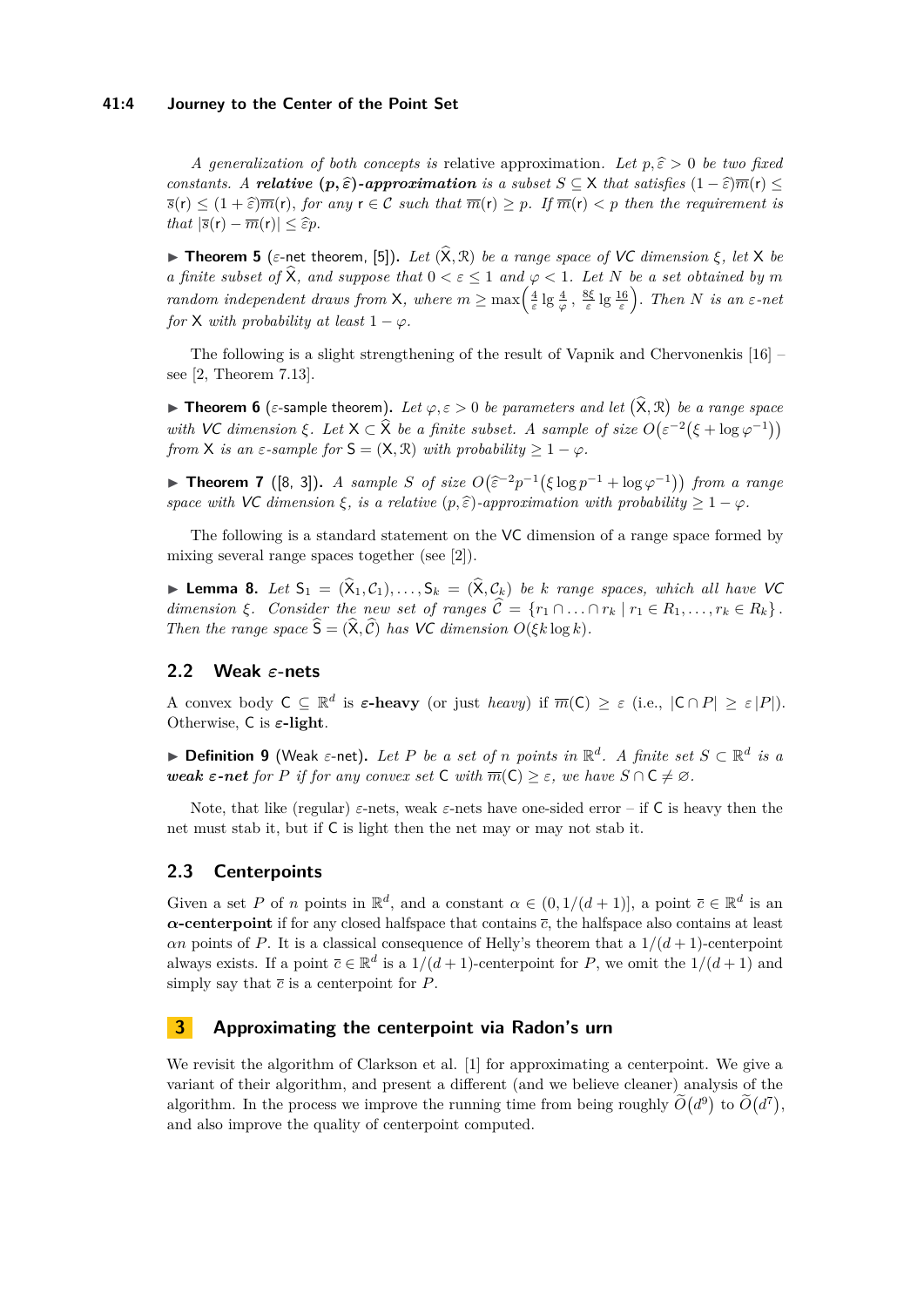# **3.1 Radon's urn**

# **3.1.1 Setup**

In the **Radon's urn** game there are *r* red balls, and  $b = n - r$  blue balls in an urn, and there is a parameter *t*. An iteration of the game goes as follows:

**(a)** The player picks a random ball, marks it for deletion, and returns it to the urn.

- **(b)** The player picks a sample *S* of *t* balls (with replacement which implies that we might have several copies of the same ball in the sample) from the urn.
- **(c)** If at least two of the balls in the sample *S* are red, the player inserts a new red ball into the urn. Otherwise, the player inserts a new blue ball.
- **(d)** The player returns the sample to the urn.
- **(e)** Finally, the player removes the ball marked for deletion from the urn.

Note that in each stage of the game, the number of balls in the urn remains the same. We are interested in how many rounds of the game one has to play till there are no red balls in the urn with high probability. Here, the initial value of  $r$  (i.e.,  $r_0$ ) is going to be relatively small compared to *n*.

# **3.2 Analysis**

Let  $P(r)$  be the probability of picking two or more red balls into the sample, assuming that there are *r* red balls in the urn. We have that

$$
P(r) = \sum_{i=2}^t {t \choose i} \left(\frac{r}{n}\right)^i \left(1 - \frac{r}{n}\right)^{t-i} \le \binom{t}{2} \left(\frac{r}{n}\right)^2 \le \frac{t^2}{2} \left(\frac{r}{n}\right)^2.
$$

Note, that  $P(r) \leq 1/8$  if  $n \geq 2tr$ . Let  $P_+(r)$  be the probability that the number of red balls increased in this iteration. For this to happen, at least two red balls had to be in the sample, and the deleted ball must be blue. Let  $P_-(r)$  be the probability that the number of red balls decreases – the player needs to pick strictly less than two red balls in the sample, and delete a red ball. This implies

$$
P_+(r) = P(r)(1 - r/n) \le P(r)
$$
 and  $P_-(r) = (1 - P(r))(r/n).$ 

The probability for a change in the number of red balls at this iteration is

$$
P_{\pm}(r) = P_{+}(r) + P_{-}(r) = P(r)(1 - r/n) + (1 - P(r))(r/n) = (1 - 2r/n)P(r) + r/n.
$$

<span id="page-4-0"></span>**► Lemma 10.** *Let*  $\xi$  ∈ (0*,* 1/4) *be a parameter. If*  $r \le R$ *, then* 

$$
P_{+}(r) \le \frac{1/2 - \xi}{1/2 + \xi} P_{-}(r)
$$
, where  $R = (1 - 2\xi) \frac{n}{t^2}$ .

To simplify exposition, we choose  $\xi = 1/6$  so that  $P_+(r) \leq P_-(r)/2$ . In the remaining analysis, the proofs involving tedious calculations are given in the full version of this paper [\[4\]](#page-12-4), with the modification that the statement of the lemmas and proofs involve the parameter *ξ*.

#### **What are we analyzing?**

The value  $R/n$  is an upper bound on the ratio of red balls that the urn can have and still, with good probability, end with zero red balls at the end of the game. If this ratio is violated anytime during the game, then the urn might end up consisting of only red balls. We want to start the game with an urn initially having close to *R* red balls, but still end up with an entirely blue urn with sufficiently high probability.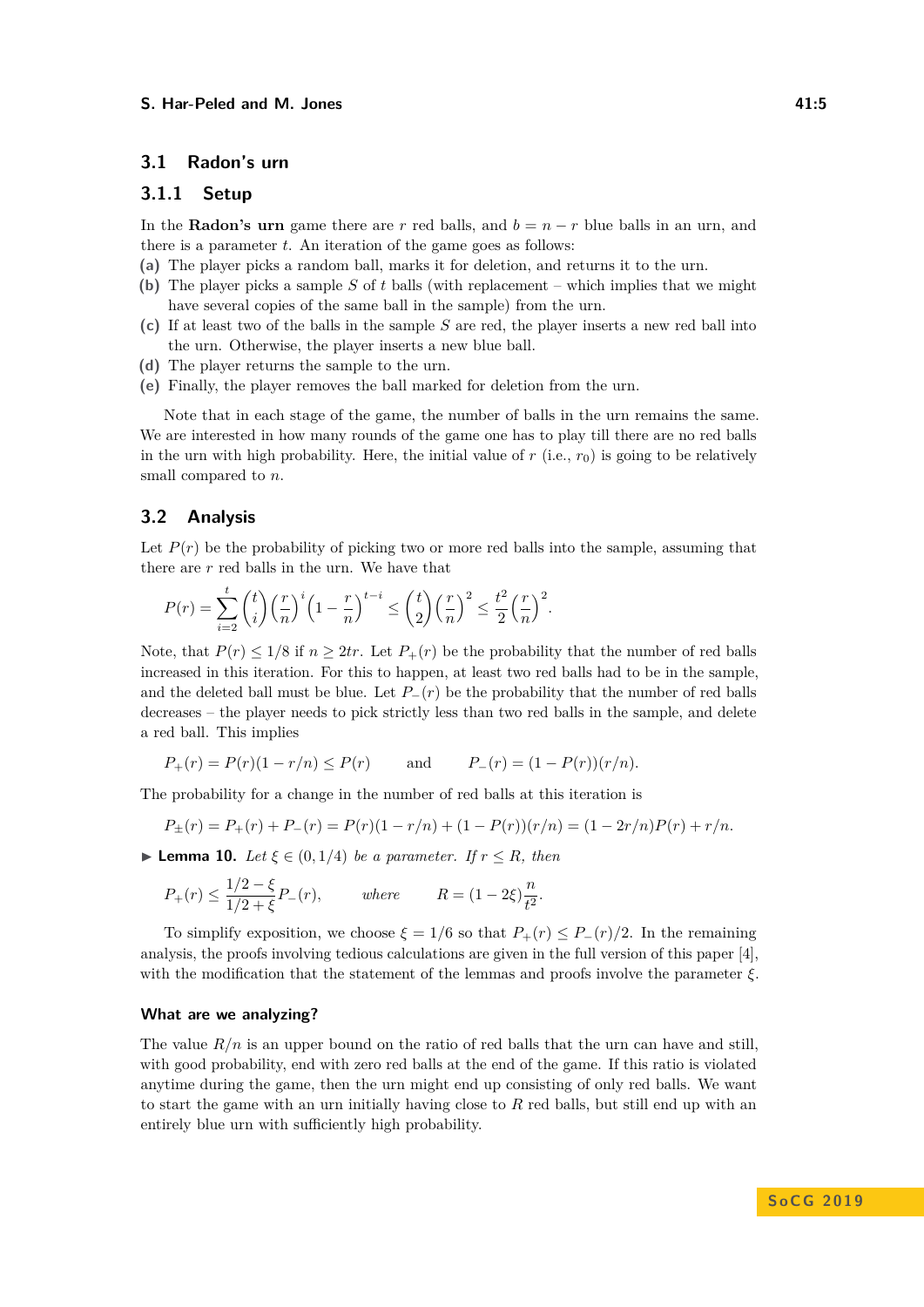#### **41:6 Journey to the Center of the Point Set**

# **The question**

Let  $\vartheta \in (0,1)$  and  $r_0 = (1 - \vartheta)R$  be the number of red balls in the urn at the start of the game (note that both  $r_0$  and *R* are functions of *n* and *t*). Let  $\varphi > 0$  be a parameter. The key question is the following: How large does *n* need to be so that if we start with  $r_0$  red balls (and  $n - r_0$  blue balls), the game ends with all balls being blue with probability  $\geq 1 - \varphi$ ?

#### **The game as a random walk**

An iteration of the game where the number of red balls changes is an **effective** iteration. Considering only the effective iterations, this can be interpreted as a random walk starting at  $X_0 = (1 - \vartheta)R$  and at every iteration either decreasing the value by one with probability at least 2/3, and increasing the value with probability at most  $1/3$  (since  $P_+(r) \leq P_-(r)/2$ ). This walk ends when either it reaches 0 or *R*. If the walks reaches *R*, then the process fails. Otherwise if the walk reaches 0, then there are no red balls in the urn, as desired.

# **3.2.1 Analyzing the related walk**

Consider the random walk that starts at  $Y_0 = (1 - \vartheta)R$ . In the *i*th iteration,  $Y_i = Y_{i-1} - 1$ with probability 2/3 and  $Y_i = Y_{i-1} + 1$  with probability 1/3. Let  $\mathcal{Y} = Y_1, Y_2, \ldots$  be the resulting random walk which stochastically dominates the walk  $X_0, X_1, \ldots$ . This walk is strongly biased towards going to 0, and as such it does not hang around too long before moving on, as testified by the following lemma.

**Lemma 11.** Let *I* be any integer number, and let  $\varphi > 0$  be a parameter. The number of *times the random walk*  $\mathcal Y$  *visits*  $I$  *is at most*  $9 \ln(9/\varphi)$  *times, and this holds with probability*  $≥ 1 - φ.$ 

We next bound the probability that the walk fails.

► Lemma 12. Let  $\varphi > 0$  be a parameter. If  $R \geq \frac{3}{4}$  $\frac{3}{\vartheta}$  ln  $\frac{9}{\varphi}$  then the probability that the random *walk ever visits*  $R$  *(and thus fails) is bounded by*  $\varphi$ *.* 

# **3.2.2 Back to the urn**

The number of red balls in the urn is stochastically dominated by the random walk above. The challenge is that the number of iterations one has to play before an effective iteration happens (thus, corresponding to one step of the above walk), depends on the number of red balls, and behaves like the coupon collector problem. Specifically, if there are  $r \leq R$  red balls in the urn, then the probability for an effective step is  $P_{\pm}(r) \geq (1 - P(r))(r/n) \geq r/2n$ , as  $P(r) \leq 1/2$ . This implies that, in expectation, one has to wait at most  $2n/r$  iterations before an effective iteration happens.

**► Lemma 13.** Let  $\varphi > 0$  be the probability of failure. For any value  $r \leq R$ , the urn spends at most  $O((n/r) \log(\varphi^{-1}))$  regular iterations, throughout the game, having exactly *r* balls in *it, with probability*  $\geq 1 - \varphi$ *.* 

<span id="page-5-0"></span>**► Lemma 14.** Let  $\varphi > 0$  and  $\vartheta \in (0,1)$  be parameters, and assume that  $n = \Omega\left(\frac{t^2}{\vartheta}\right)$  $\frac{t^2}{\vartheta} \ln \frac{1}{\varphi}$  *. The total number of regular iterations one has to play till the urn contains only blue balls, is*  $O(n \log n \log(n \varphi^{-1}))$ , and this bound holds with probability  $\geq 1 - \varphi$ .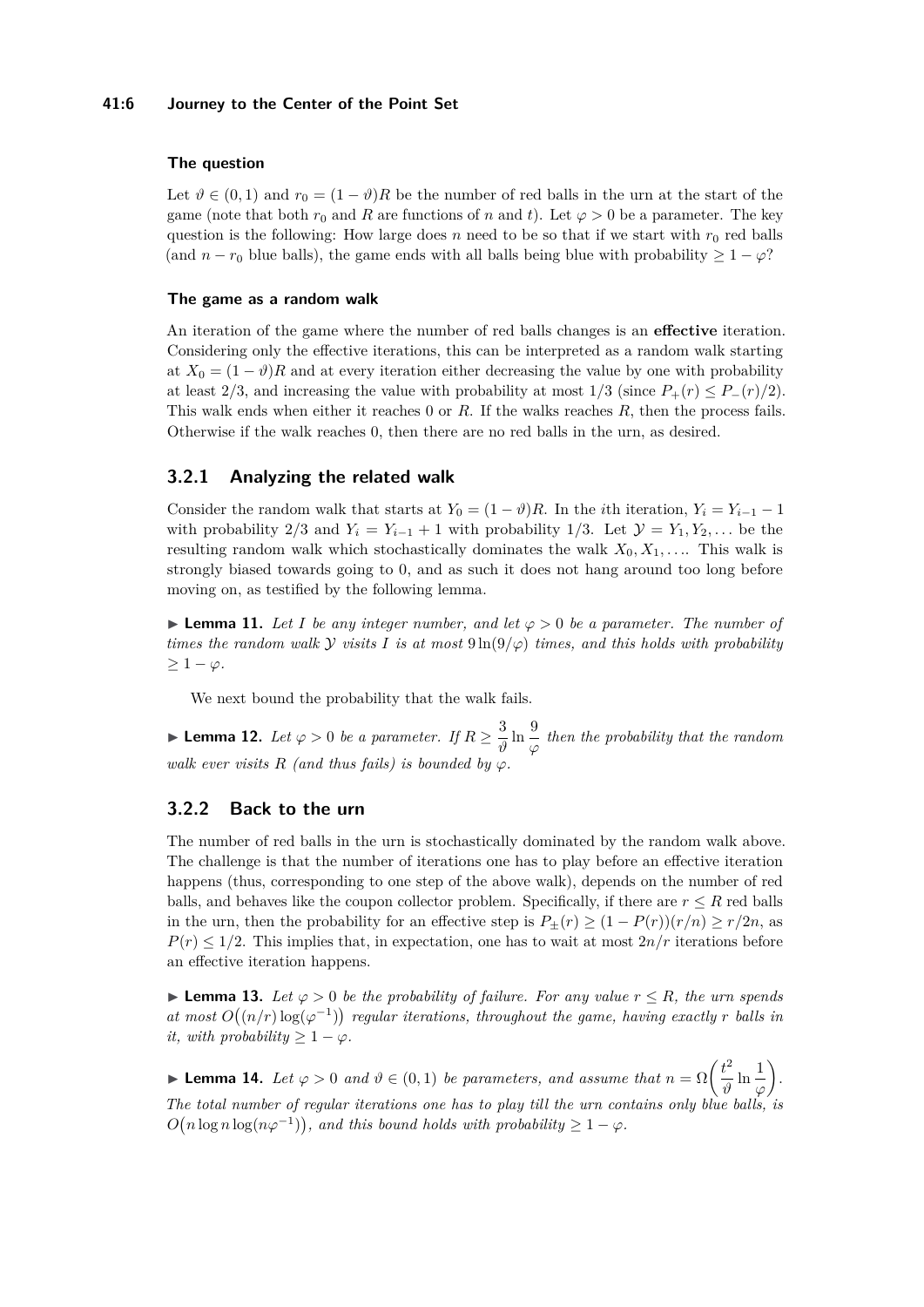## **3.3 Approximating a centerpoint**

## **3.3.1 The algorithm**

Before describing the algorithm, we need the following well known facts [\[9\]](#page-13-12):

- (a) **Radon's theorem:** Given a set T of  $d+2$  points in  $\mathbb{R}^d$ , one can partition T into two non-empty sets  $T_1, T_2$ , such that  $\mathcal{CH}(T_1) \cap \mathcal{CH}(T_2) \neq \emptyset$ . A point  $p \in \mathcal{CH}(T_1) \cap \mathcal{CH}(T_2)$ is a **Radon point**.
- **(b)** Computing a Radon point can be done by solving a system of  $d + 1$  linear equalities in  $d+2$  variables. This can be completed in  $O(d^3)$  time using Gaussian elimination.
- (c) A Radon point is a  $2/(d+2)$ -centerpoint of *T*.
- (d) Let  $h^+$  be a halfspace containing only one point of *T*. Then, a Radon point *p* of *T* is contained in  $\mathbb{R}^d \setminus h^+$  [\[1\]](#page-12-0).

### **The algorithm in detail**

Let P be a set of n points in  $\mathbb{R}^d$  for which we would like to approximate its centerpoint. To this end, let *Q* be initially *P*. In each iteration the algorithm randomly picks  $d + 2$  points (with repetition) from *Q*, computes their Radon point, randomly deletes any point of *Q*, and inserts the new Radon point into the point set *Q*. The claim is that after a sufficient number of iterations, any point of *Q* is a  $f(d)$ -centerpoint of *P*, where  $f(d) = \Theta(1/d^2)$  (its exact value is specified below in [Eq. \(3.1\)\)](#page-6-0).

 $\triangleright$  Remark 15. The algorithm above is a variant of the algorithm of Clarkson et al. [\[1\]](#page-12-0). Their algorithm worked in rounds, in each round generating *n* new Radon points, and then replacing the point set with this new set, repeating this sufficient number of times. Our algorithm on the other hand is a "continuous" process.

#### **Intuition**

A Radon point is a decent center for the points defining it. Visually, the above algorithm causes the points to slowly migrate towards the center region of the original point set.

To see why this is true, pick an arbitrary halfspace  $h^+$  that contains exactly  $f(d)n$  points of *P*. In each iteration, only if we picked two (or more) points that are in  $Q \cap h^+$ , the new point might be in  $h^+$ . Observe that we are in the setting of Radon's urn with  $t = d + 2$ . Indeed, color all the points inside  $h^+$  as red, and all the points outside as blue. To apply the Radon's urn analysis above, we require that  $(1 - \vartheta)R = f(d)n$ , which by the choice of  $R = (1 - 2\xi)n/t^2$  in [Lemma 10](#page-4-0) (and recalling  $\xi = 1/6$ ) implies that

<span id="page-6-0"></span>
$$
(1 - \vartheta) \frac{2n}{3(d+2)^2} = f(d)n \iff f(d) = \frac{2(1 - \vartheta)}{3(d+2)^2} \ge \frac{1 - \vartheta}{2(d+2)^2}
$$
(3.1)

where  $\vartheta \in (0,1)$ . We can now apply the Radon's urn analysis to argue that after sufficient number of iterations, all the points of  $Q$  are outside  $h^+$ . Naturally, we need to apply this analysis to all halfspaces.

## **3.3.2 Analysis**

Consider all half-spaces that might be of interest. To this end, consider any hyperplane passing through *d* points of *P*, and translate it so that it contains on one of its sides exactly  $f(d)$ *n* points (naturally, the are two such translations). Each such hyperplane thus defines two natural halfspaces. Let *H* be the resulting set of halfspaces. Observe that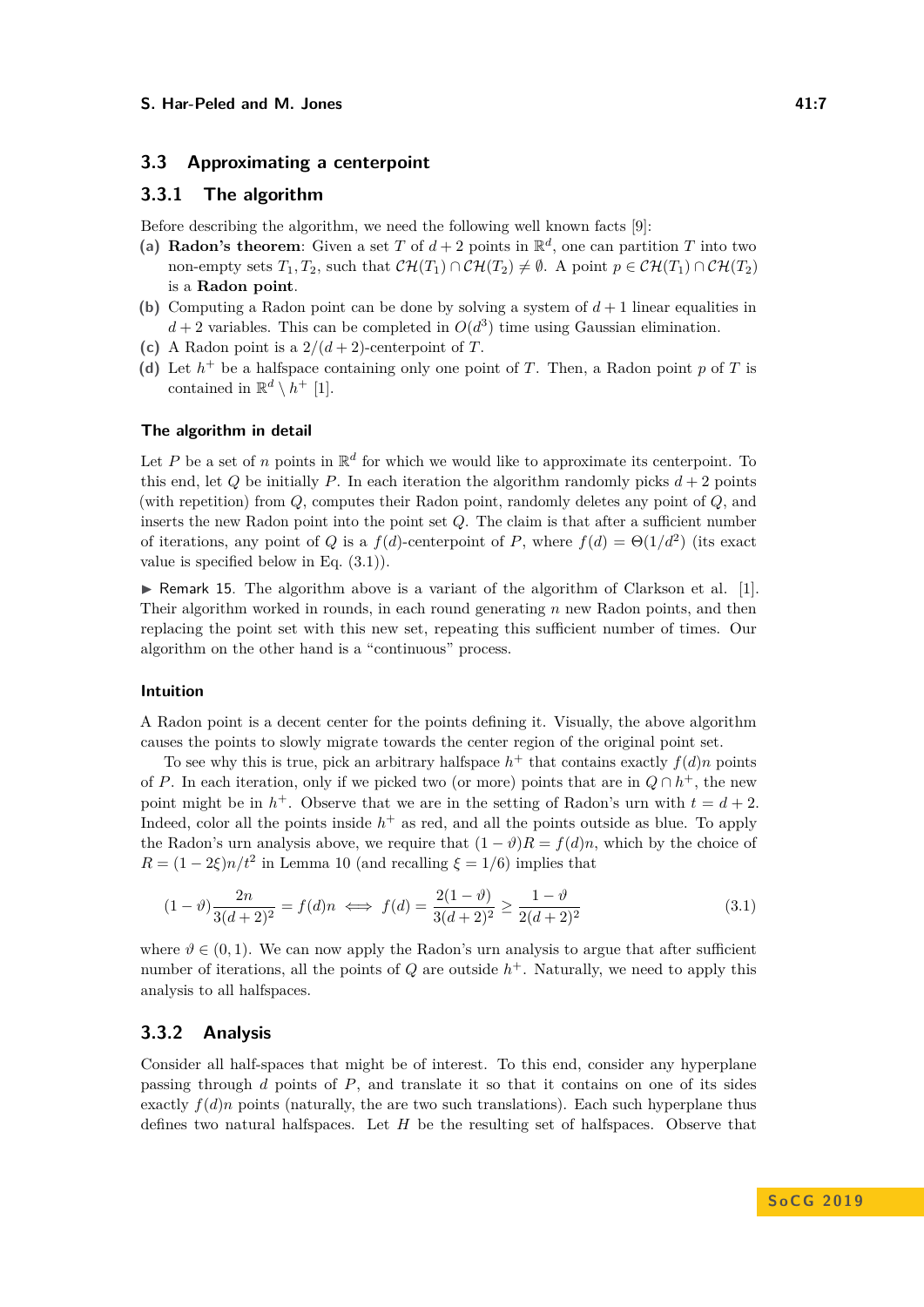#### **41:8 Journey to the Center of the Point Set**

 $|H| \leq 2\binom{n}{d} \leq 2(ne/d)^d$ . If *Q* does not contain any point in any of the halfspaces of *H* then all its points are  $f(d)$ -centerpoints. In particular, one can think about this as playing  $|H|$ parallel Radon's urn games. We want the algorithm to succeed with probability  $> 1 - \varphi$ . Setting the probability of success for each halfplane of *H* to be  $\varphi/|H|$ , and by [Lemma 14,](#page-5-0) we have that all of these halfspaces are empty after playing

 $O(n \log n \log(n|H|\varphi^{-1})) = O(dn \log n \log(n/\varphi))$ 

iterations, with probability of success being  $1 - |H|(\varphi/|H|) = 1 - \varphi$  by the union bound. Using [Lemma 14](#page-5-0) requires that  $n = \Omega(t^2 \vartheta^{-1} \ln(|H|/\varphi)) = \Omega(\vartheta^{-1} d^3 \ln n + \vartheta^{-1} d^2 \ln \varphi^{-1})$ which holds for  $n = \Omega(\vartheta^{-1}d^3\ln d + \vartheta^{-1}d^2\ln\varphi^{-1}).$ 

Using the fact that computing a Radon point for  $d+2$  points in  $\mathbb{R}^d$  can be done in  $O(d^3)$ time, we obtain the following result.

<span id="page-7-1"></span>**► Lemma 16.** Let  $\varphi > 0$  and  $\vartheta \in (0,1)$  be parameters, and let P be a set of  $n =$  $\Omega(\vartheta^{-1}d^3\ln d + \vartheta^{-1}d^2\ln\varphi^{-1})$  points in  $\mathbb{R}^d$ . Let  $\alpha = \frac{1-\vartheta}{2(d+2)^2}$ . Then, one can compute a *α-centerpoint of P via a randomized algorithm. The running time of the randomized algorithm is*  $O(d^3 \cdot dn \log n \log(n/\varphi)) = O(d^4 n \log n \log(n/\varphi))$ , and it succeeds with probability  $> 1 - \varphi$ .

<span id="page-7-2"></span>**Find 17.** *Given a set P of n points in*  $\mathbb{R}^d$ *, a parameter*  $\varphi$ *, and a constant*  $\vartheta \in$  $(0,1)$ , one can compute a  $\frac{1-\vartheta}{2(d+2)^2}$ -centerpoint of P. The running time of the algorithm is  $O(\vartheta^{-3}d^7\log^3 d\log^3 \varphi^{-1})$ , and it succeeds with probability  $\geq 1-\varphi$ .

**Proof.** The idea is to pick a random sample *S* from *P* that is a  $(\rho, \vartheta/8)$ -relative approximation for halfspaces, where  $\rho = 1/(10d^2)$ . This range space has VC dimension  $d+1$ , and by [Theorem 7,](#page-3-1) a sample of size

$$
\mu = O(\rho^{-1} \vartheta^{-2} (d \log \rho^{-1} + \log \varphi^{-1})) = O(d^2 \vartheta^{-2} (d \log d + \log \varphi^{-1}))
$$

is a  $(\rho, \vartheta/8)$ -relative approximation.

Running the algorithm of [Lemma 16](#page-7-1) on *S* with  $\vartheta/8$  yields a  $\tau$ -centerpoint  $\bar{c}$  of *S*, where  $\tau = \frac{1-\vartheta/8}{\pi}$  $\frac{1-\nu/8}{2(d+2)^2} \ge \rho$  for  $d \ge 2$ . By the relative approximation property, this is a  $(1 \pm \vartheta/8)\tau$ centerpoint of *P*. Therefore  $\bar{c}$  is an  $\alpha$ -centerpoint for *P*, where

$$
\alpha = (1 - \vartheta/8)\tau = \frac{(1 - \vartheta/8)^2}{(d+2)^2} \ge \frac{1 - \vartheta}{(d+2)^2}.
$$

By [Lemma 16,](#page-7-1) the running time of the resulting algorithm is

$$
O(d^4\mu \log \mu \log(\mu/\varphi)) = O(\vartheta^{-2} \log^2 \vartheta^{-1} d^7 \log^3 d \log^3 \varphi^{-1}) = O(\vartheta^{-3} d^7 \log^3 d \log^3 \varphi^{-1}).
$$

Now, one can repeat the above calculations with the parameter  $ξ$ . Intuitively, as  $ξ$ approaches zero, the random walk becomes less unbalanced since it will move left with probability  $1/2 + \xi$  and right with probability  $1/2 - \xi$ . Because of this, there is an increased chance that the random walk will reach *R* (and thus fail). In order to preserve that the random walk succeeds with probability at least  $1 - \varphi$ , the sample size *n* must depend on the parameter  $\xi$ . In fact, the parameter  $\xi$  allows us to compute centerpoints with quality arbitrarily close to  $1/(d+2)^2$ .

<span id="page-7-0"></span>**Find 18.** *Given a set P of n points in*  $\mathbb{R}^d$ *, a parameter*  $\varphi$ *, and a constant*  $\gamma \in$  $(0,1)$ , one can compute a  $\frac{1-\gamma}{(d+2)^2}$ -centerpoint of P. The running time of the algorithm is  $O(\gamma^{-4}d^7 \log^3 d \log^3(\gamma^{-1} \varphi^{-1}))$ , and it succeeds with probability  $\geq 1 - \varphi$ .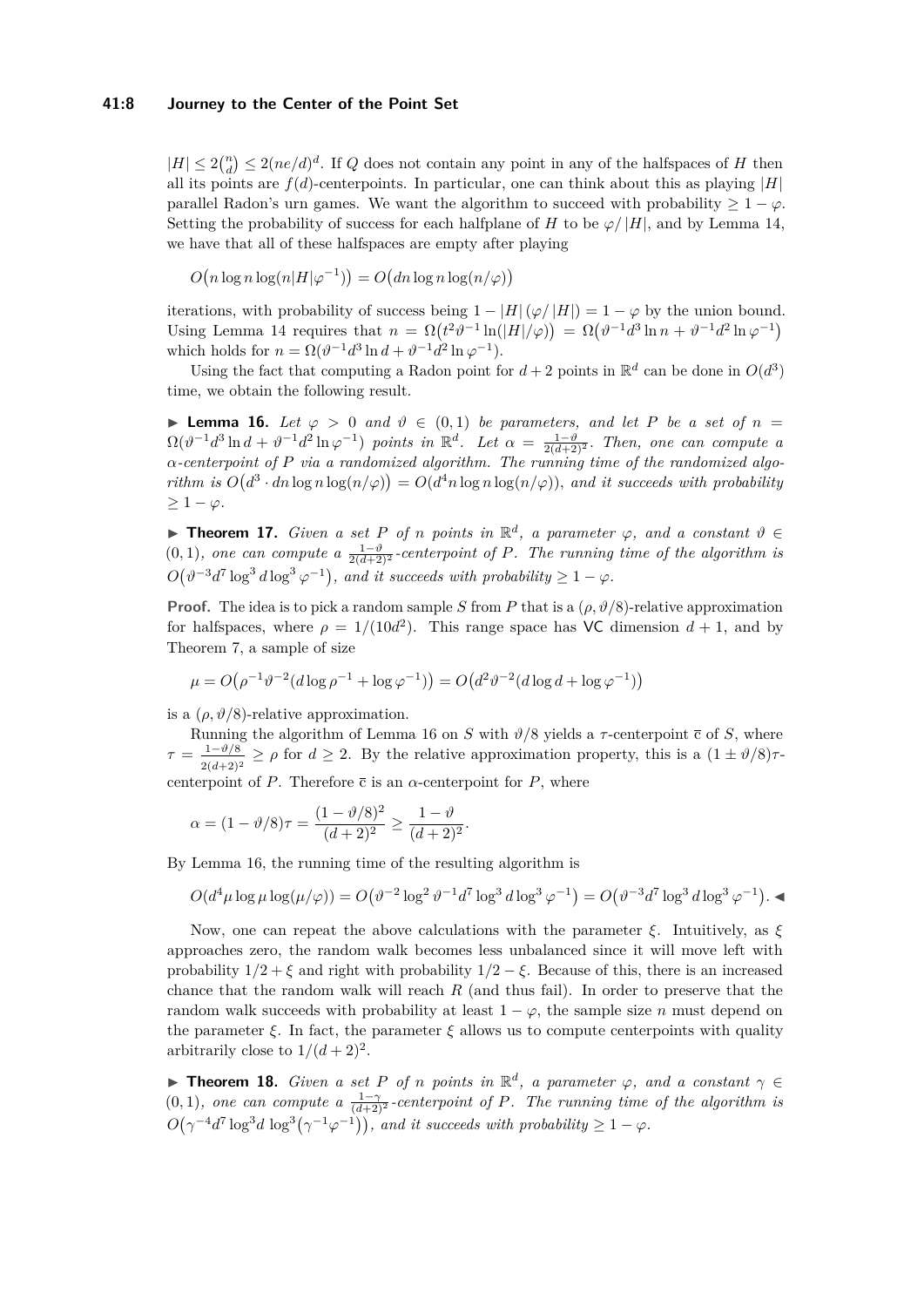$\triangleright$  Remark 19. The above compares favorably to the result of [\[1,](#page-12-0) Corollary 3] – they get a running time of  $O(d^9 \log d + d^8 \log^2 \varphi^{-1})$ , which is slower by roughly a factor of  $d^2$ , and computes a  $\frac{1}{4.08(d+2)(d+1)}$ -centerpoint of  $P$  – the quality of the centerpoint is roughly worse by a factor of four.

# <span id="page-8-1"></span>**4 Application I: Algorithms with oracle access**

In this section we discuss two applications of the improved centerpoint algorithm. Both applications revolve around the idea of *oracle access*. In the first application, we are interested in lower bounding a convex function given an oracle to compute it's gradient. In the second, we utilize centerpoints in order to determine whether a given convex body C is *ε*-heavy using a separation oracle.

## **4.1 Lowerbounding a function with a gradient oracle**

**Definition 20.** Let  $f : \mathbb{R}^d \to \mathbb{R}$  be a convex function. For a number  $c \in \mathbb{R}$ , define the **level** set of  $f$  as  $\mathcal{L}_f(c) = \{p \in \mathbb{R}^d \mid f(p) \leq c\}$ . If  $f$  is a convex function, then  $\mathcal{L}_f(c)$  is a convex *set for all*  $c \in \mathbb{R}$ *.* 

**Definition 21.** Let  $f : \mathbb{R}^d \to \mathbb{R}$  be a convex (and possibly non-differentiable) function. *For a point*  $p \in \mathbb{R}^d$ , *a vector*  $v \in \mathbb{R}^d$  *is a subgradient of f at p if for all*  $q \in \mathbb{R}^d$ ,  $f(q) \ge$  $f(p) + \langle v, q - p \rangle$ . The **subdifferential** of *f* at  $p \in \mathbb{R}^d$ , denoted by  $\partial f(p)$ , is the set of all *subgradients*  $v \in \mathbb{R}^d$  *of*  $f$  *at*  $p$ *. When the domain of*  $f$  *is*  $\mathbb{R}^d$  *and*  $f$  *is convex, then*  $\partial f(p)$  *is a non-empty set for all*  $p \in \mathbb{R}^d$ .<sup>[1](#page-8-2)</sup>

<span id="page-8-0"></span>**Findmark 122.** Let  $f : \mathbb{R}^d \to \mathbb{R}$  be a convex (possibly non-differentiable) function and P a *set of n points* in  $\mathbb{R}^d$ *. Assume that one has access to an oracle which given*  $p \in \mathbb{R}^d$  *returns* an arbitrary element in the subdifferential  $\partial f(p)$ . With  $O(d^2 \log n)$  queries to the oracle, one *can compute a point*  $q \in \mathbb{R}^d$  *(not necessarily in P) such that*  $f(q) \le \min_{p \in P} f(p)$ .

**Proof.** Let  $P_1 = P$ , and  $P_i \subseteq P$  denote the set of remaining points at the beginning of the *i*th iteration. In iteration *i*, for some constant  $c > 0$ , compute a  $(c/d^2)$ -centerpoint  $\overline{c}_i$  of  $P_i$ using [Theorem 17](#page-7-2) in time  $O(d^7 \log^3 d)$  with success probability 1/2. Define  $C_i = \mathcal{L}_f(f(\bar{c}_i))$ . We now use the oracle to obtain subgradient vector  $v \in \partial f(\bar{c}_i)$ . Using *v*, we obtain a *d*-dimensional hyperplane  $h_i$  which is tangent to  $\mathsf{C}_i$  at  $\bar{c}_i$ . Let  $h_i^+$  be the halfspace formed from  $h_i$  which contains the interior of  $C_i$ . If  $|h_i^- \cap P_i| \ge c |P_i|/d^2$ , then such an iteration is successful and we set  $P_{i+1} = P_i \setminus (h_i^- \cap P_i)$  and continue to iteration  $i + 1$ . Otherwise the iteration has failed and we repeat the *i*th iteration. This procedure is repeated until we reach an iteration  $\tau$  in which  $|P_\tau|$  is of constant size. At this stage, the algorithm returns the point achieving the minimum of  $\min_{1 \leq i \leq \tau} f(\bar{c}_i)$  and  $\min_{p \in P_{\tau}} f(p)$ . Because f is convex, the algorithm returns a point *q* such that  $f(q) \leq f(p)$  for all  $p \in P$ .

As for the number of queries, note that in each iteration the expected number of centerpoint calculations (and thus queries) until a successful iteration is *O*(1). It remains to bound the number of successful iterations. In each successful iteration, a  $c/d^2$ -fraction of points are discarded. Therefore there are at most  $\tau$  iterations, for which  $\tau$  is the smallest number with  $(1 - c/d^2)^\tau n$  smaller than some constant. This implies  $\tau = O(d^2 \log n)$ .

<span id="page-8-2"></span><sup>&</sup>lt;sup>1</sup> Indeed, consider the epigraph of the function  $f, S = \{(x, c) \mid x \in \mathbb{R}^d, c \in \mathbb{R}, f(x) \le c\} \subseteq \mathbb{R}^{d+1}$ . Observe that S is a convex set. For a given point  $p \in \mathbb{R}^d$ , by the supporting hyperplane theorem, there is some<br>hyperplane h tangent to S at the point  $(p, f(p)) \in \mathbb{R}^{d+1}$ . The normal to this tangent hyperplane h is one possible subgradient of *f* at *p*.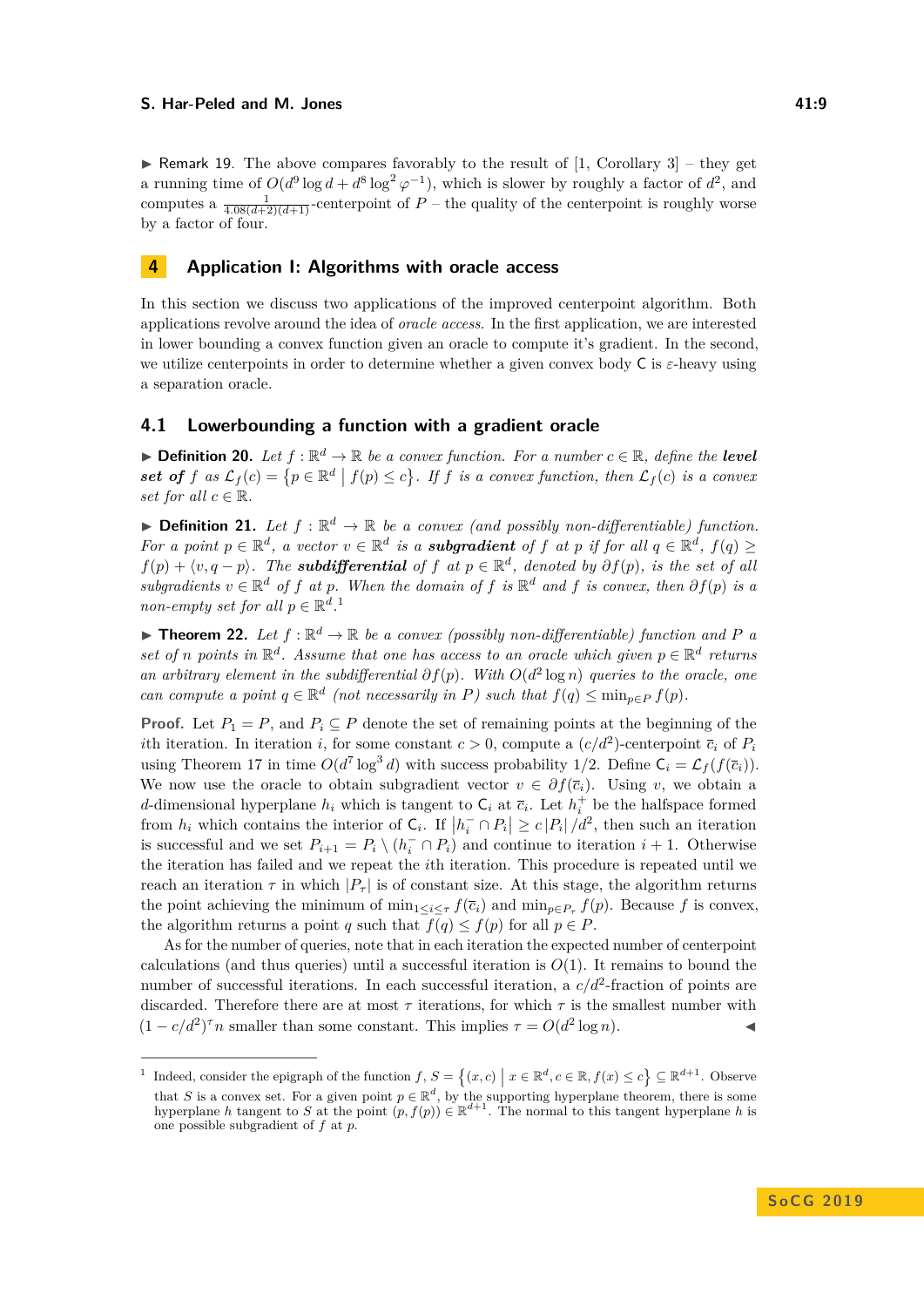# **4.2 Functional nets: A weak net in the oracle model**

# **4.2.1 The model, construction, and query process**

#### **Model**

Given a convex body  $C \subseteq \mathbb{R}^d$ , we assume oracle access to it. This is a standard model in optimization. Specifically, given a query point *q*, the oracle either returns that  $q \in \mathsf{C}$ , or alternatively it returns a (separating) hyperplane *h*, such that C lies completely on one side of *h*, and *q* lies on the other side.

Our purpose here is to precompute a small subset  $S \subseteq P$ , such that given any convex body C (with oracle access to it), one can decide if C is  $\varepsilon$ -light. Specifically, the query algorithm (using only  $S$ , and not the whole point set  $P$ ) generates an (adaptive) sequence of query points  $q_1, q_2, \ldots$ , such that if any of these query points are in C, then the algorithm considers C to be heavy. Otherwise, if all the query points miss C, then the algorithm outputs (correctly) that C is light (i.e.,  $\overline{m}(C) < \varepsilon$ ).

#### **Construction**

Given *P*, the set *S* is a random sample from *P* of size

<span id="page-9-0"></span>
$$
\mu = O\left(\varepsilon^{-1}d^3 \log d \log^3 \varepsilon^{-1} + \varepsilon^{-1} \log \varphi^{-1}\right) = \widetilde{O}\left(d^3/\varepsilon\right),\tag{4.1}
$$

where  $\varphi > 0$  is a prespecified parameter.

#### **Query process**

Given a convex body C (with oracle access to it), the algorithm starts with  $S_0 = S$ . In the *i*th iteration, the algorithm computes a  $\Omega(1/d^2)$ -centerpoint  $q_i$  of  $S_i$  using the algorithm of [Theorem 17,](#page-7-2) with failure probability at most 1/4. If the oracle returns that  $q_i \in \mathsf{C}$ , then the algorithm returns  $q_i$  as a proof of why C is considered to be heavy. Otherwise, the oracle returns a separating hyperplane  $h_i$ , such that the open halfspace  $h_i^-$  contains  $q_i$ . Let  $S_i' = S_{i-1} \setminus h_i^-$ . If  $|S_i'| \leq (1 - \gamma) |S_{i-1}|$ , where  $\gamma = 1/16d^2$  then we set  $S_i = S_i'$  (such an iteration is called **successful**). Otherwise, we set  $S_i = S_{i-1}$ . The algorithm stops when  $|S_i| \leq \varepsilon |S|/8.$ 

# **4.2.2 Correctness**

Let *I* be the set of indices of all the successful iterations, and consider the convex set  $C_I = \bigcap_{i \in I} h_i^+$ . The set  $C_I$  is an outer approximation to C. In particular, for an index *j*, let  $C_j = \bigcap_{i \in I, i \leq j} h_i^+$  be this outer approximation in the end of the *j*th iteration. We have that  $S_j = S \cap C_j$ .

The proofs of the following results can be found in the full version of the paper [\[4\]](#page-12-4).

**Example 23.** *There are at most*  $\tau = O(d^2 \log \varepsilon^{-1})$  *successful iterations. For any j, the convex polyhedron*  $C_i$  *is defined by the intersection of at most*  $\tau$  *closed halfspaces.* 

Let  $\mathcal{H}^{\tau}$  be the set of all of convex polyhedra in  $\mathbb{R}^{d}$  that are formed by the intersection of *τ* closed halfspaces.

 $\triangleright$  **Observation 24.** *The VC dimension of*  $(\mathbb{R}^d, \mathcal{H}^{\tau})$  *is* 

 $D = O(d\tau \log \tau) = O(d(d^2 \log \epsilon^{-1}) \log (d^2 \log \epsilon^{-1})) = O(d^3 (\log d) \log^2 \epsilon^{-1}).$ 

*This follows readily, as the* VC *dimension of the range space of points in* R *<sup>d</sup> and halfspaces is*  $d+1$ *, and by the bound of [Lemma 8](#page-3-2) for the intersection of*  $\tau$  *such ranges.*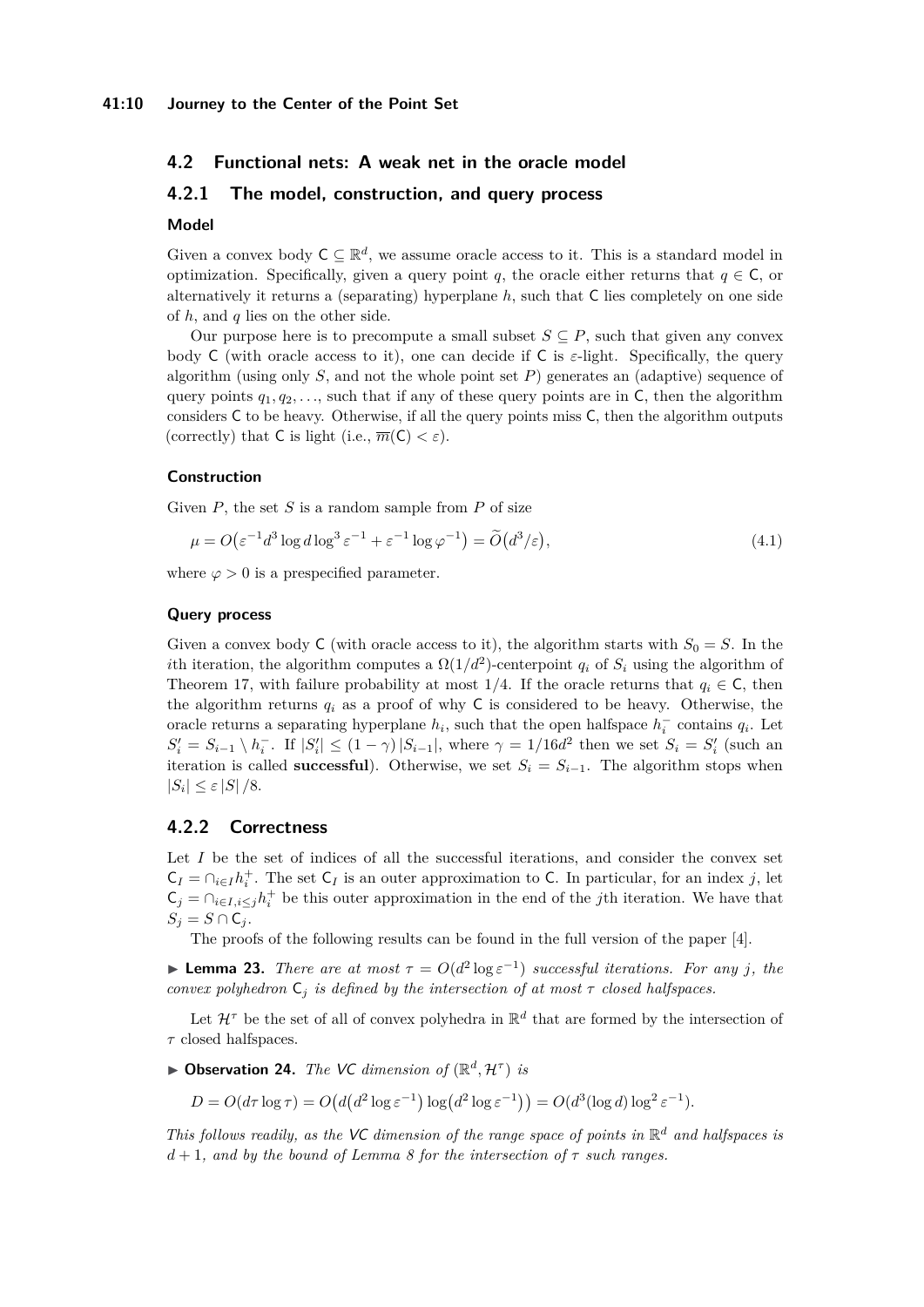#### <span id="page-10-1"></span>**S.** Har-Peled and M. Jones 41:11

**Proof.** Using [Theorem 7](#page-3-1) with  $p = \varepsilon/8$ ,  $\hat{\varepsilon} = 1/4$ , and  $\xi = D$ , implies that a random sample of *P* of size

$$
O(\widehat{\varepsilon}^{-2}p^{-1}(\xi \log p^{-1} + \log \varphi^{-1})) = O(\varepsilon^{-1}(D \log \varepsilon^{-1} + \log \varphi^{-1}))
$$
  
=  $O(\varepsilon^{-1}(d^3 \log d \log^3 \varepsilon^{-1} + \log \varphi^{-1}))$ 

is the desired relative  $(p, \hat{\varepsilon})$ -approximation with probability  $\geq 1 - \varphi$ . And this is indeed the size of  $S$ , see Eq.  $(4.1)$ .

▶ **Lemma 26.** *Given a convex query body* C, the expected number of oracle queries per*formed by the algorithm is*  $O(d^2 \log \varepsilon^{-1})$ , and the expected running time of the algorithm is  $O(d^9 \varepsilon^{-1} \text{polylog})$ *, where* polylog =  $O(\log(d\varepsilon^{-1} \varphi^{-1})^{O(1)})$ *.* 

 $\blacktriangleright$  **Lemma 27.** Assuming that *S* is the desired relative approximation, then for any query *body* C, if the algorithm declares that it is  $\varepsilon$ -light, then  $|C \cap P| < \varepsilon n$ .

The above implies the following.

<span id="page-10-0"></span>**Find 18.** Let P be a set of points in  $\mathbb{R}^d$ , and let  $\varepsilon, \varphi > 0$  be parameters. Let S be a *random sample of P of size*

$$
\mu = O(\varepsilon^{-1}d^3 \log d \log^3 \varepsilon^{-1} + \varepsilon^{-1} \log \varphi^{-1}) = \widetilde{O}(\varepsilon^{-1}d^3).
$$

*Then, for a given query convex body* C *endowed with an oracle access, the algorithm described above, which uses only S, computes a sequence of query points q*1*, . . . , qm, such that either:*

**(i)** *one of the points*  $q_i \in \mathbb{C}$ *, and the algorithm outputs*  $q_i$  *as a "proof" that*  $\mathbb{C}$  *is*  $\varepsilon$ *-heavy, or* (ii) *the algorithm outputs that*  $|C \cap P| < \varepsilon n$ *.* 

- *The query algorithm has the following performance guarantees:*
- (a) *The expected number of oracle queries is*  $\mathbf{E}[m] = O(d^2 \log \varepsilon^{-1})$ *.*
- **(b)** The algorithm itself (ignoring the oracle queries) runs in  $\tilde{O}(d^9\varepsilon^{-1})$  time

*The output of the algorithm is correct, for all convex bodies, with probability*  $\geq 1 - \varphi$ *.* 

 $\triangleright$  Remark 29. One may hope to bound the probability of the algorithm reporting a false positive. However this is inherently not possible for any weak *ε*-net construction. Indeed, the algorithm can fail to distinguish between a polygon that contains at least *εn* of the points of *P* and a polygon that contains *none* of the points of *P*. Consider *n* points *P* lying on a circle in  $\mathbb{R}^2$ . Choose  $\varepsilon n$  of these points on the circle, and let C be the convex hull of these points. Clearly C contains at least *εn* points of *P*. Now, take each vertex in C and "slice" it off, forming a new polygon  $C'$  that contains no points from  $P$ . However,  $C'$  is still a large polygon and as such may contain a centerpoint during the execution of the above algorithm. Therefore our algorithm may report that  $C'$  contains a large fraction of the points, even though  $C'$  is contains no points of  $P$ , and so it fails to distinguish between  $C$  and  $C'$ .

<span id="page-10-2"></span>► Remark 30. Clarkson et al. [\[1\]](#page-12-0) provide also a randomized algorithm that finds a  $\left(\frac{1}{d+1} - \gamma\right)$ centerpoint with probability  $1 - \delta$  in time  $O([d\gamma^{-2} \log(d\gamma^{-1})]^{d+O(1)} \log \delta^{-1})$ . We could use this algorithm instead of [Theorem 17](#page-7-2) in the query process. Since we are computing a better quality centerpoint, the number of iterations  $\tau$  and sample size  $\mu$  would be smaller by a factor of *d*. Specifically,  $\tau = O(d \log \varepsilon^{-1})$  and from [Lemma 8,](#page-3-2) the VC dimension of the range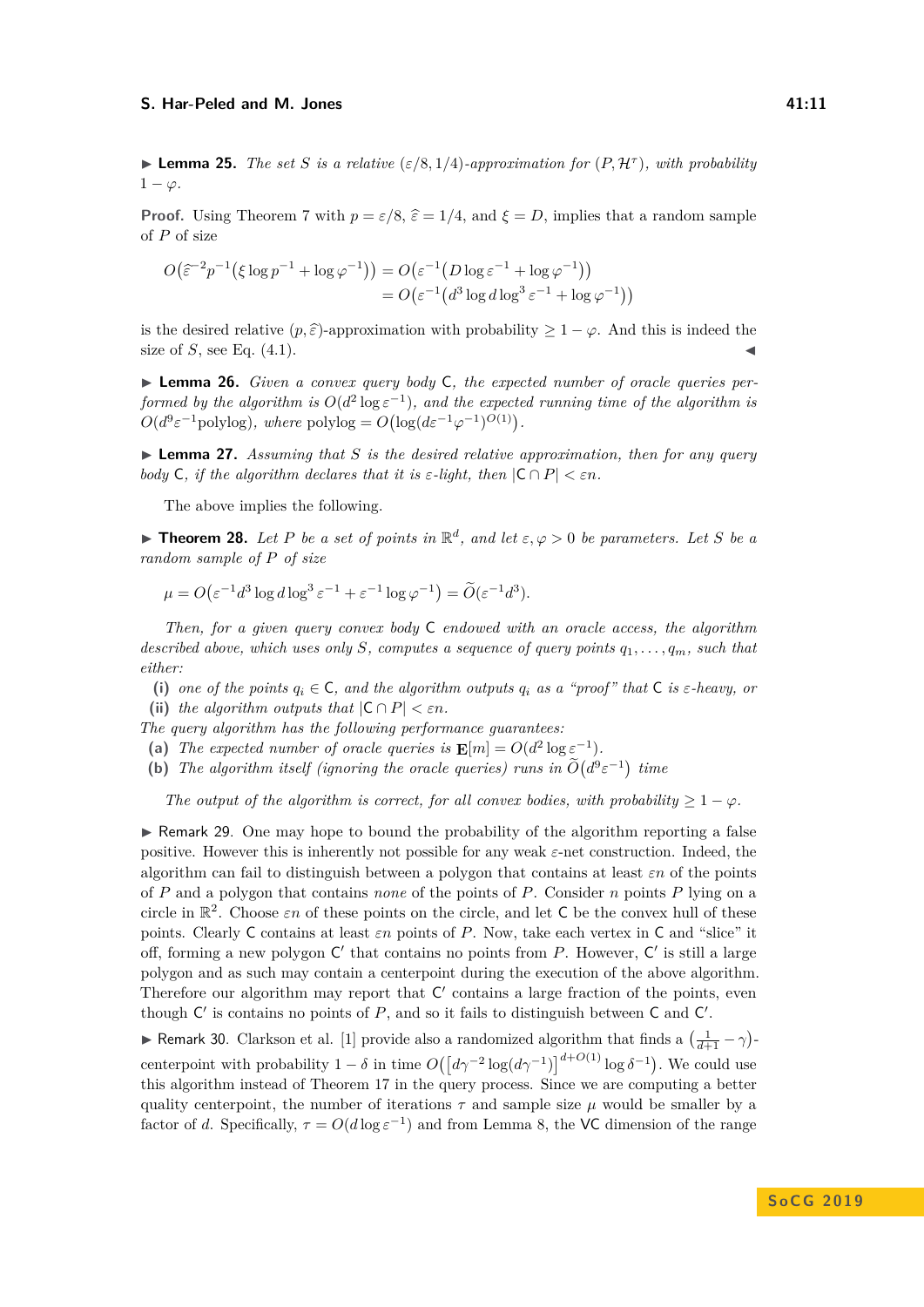#### **41:12 Journey to the Center of the Point Set**

space  $S = (P, H^{\tau})$  becomes  $D = O(d^2 \log d \log^2 \epsilon^{-1})$ . Following the proof of [Lemma 25,](#page-10-1) we can construct a sample *S* which is  $(\varepsilon/8, 1/4)$ -relative approximation for S with probability  $1 - \varphi$  of size

<span id="page-11-2"></span>
$$
\mu = O\big(\varepsilon^{-1} \big(D\log \varepsilon^{-1} + \log \varphi^{-1}\big)\big) = O\big(\varepsilon^{-1} \big(d^2 \log d \log^3 \varepsilon^{-1} + \log \varphi^{-1}\big)\big). \tag{4.2}
$$

# <span id="page-11-1"></span>**5 Application II: Constructing center nets**

We next introduce a strengthening of the concept of a weak *ε*-net. Namely, we require that there is a point *p* in the net which stabs an *ε*-heavy convex body C, and that *p* is also a good centerpoint for  $C \cap P$ .

<span id="page-11-4"></span>**Definition 31.** For a set P of *n* points in  $\mathbb{R}^d$ , and parameters  $\varepsilon, \alpha \in (0,1)$ , a subset  $W \subseteq \mathbb{R}^d$  *is an*  $(\varepsilon, \alpha)$ -center net *if for any convex shape* C, such that  $|P \cap C| \geq \varepsilon n$ , we have *that there is an*  $\alpha$ *-centerpoint of*  $P \cap C$  *in* W.

In this section we prove existence of an  $(\varepsilon, \alpha)$ -center net W of size roughly  $O_d(\varepsilon^{-d^2})$ , where

$$
\alpha=\frac{\mathsf{c}_1}{(d+1)\log\varepsilon^{-1}},
$$

and  $c_1 \in (0,1)$  is some fixed constant to be specified shortly. Note that the quality of the centerpoint is worse by a factor of  $\log \varepsilon^{-1}$  than the best one can hope for.

# **5.1 The construction**

The construction of the center net will be based an algorithm for constructing a weak *ε*-net for *P*. In particular, the construction algorithm will use the following two results (the proofs can be found in the full version of the paper [\[4\]](#page-12-4)).

<span id="page-11-3"></span>**Example 1 22.** *Given a set P of n points in*  $\mathbb{R}^d$ *, one can compute a set Q of*  $O(n^{d^2})$  *points, such that for any subset*  $P' \subseteq P$ *, there is a*  $1/(d+1)$ *-centerpoint of*  $P'$  *in*  $Q$ *.* 

<span id="page-11-0"></span> $\blacktriangleright$  **Lemma 33.** Let P be a set of *n* points in  $\mathbb{R}^d$ . Let S be a random sample from P of size  $\mu = \widetilde{O}(\varepsilon^{-1}d^2)$ , see [Eq. \(4.2\)](#page-11-2) for the exact bound. Then, one can compute a set of points W *from S, of size*

$$
O(\mu^{d^2}) = O\bigg(\left(\varepsilon^{-1} (d^2 \log d \log^3 \varepsilon^{-1} + \log \varphi^{-1})\right)^{d^2}\bigg)
$$

*which is a weak*  $\varepsilon$ -net for *P with probability*  $\geq 1 - \varphi$ *.* 

I Remark 34. A similar construction of a weak *ε*-net, to the one in [Lemma 33,](#page-11-0) from a small sample was described by Mustafa and Ray [\[12\]](#page-13-5). Their sample has exponential dependency on the dimension, so the resulting weak *ε*-net has somewhat worse dependency on the dimension than our construction. In any case, these constructions are inferior as far as the dependency on *ε*, compared to the work of Matoušek and Wagner [\[10\]](#page-13-1), which shows a weak *ε*-net construction of size  $O_d(\varepsilon^{-d}(\log \varepsilon^{-1})^{O(d^2 \log d)})$ .

The idea will be to repeat the construction of the net of [Lemma 33,](#page-11-0) with somewhat worse constants. Specifically, take a sample *S* of size  $\mu = \tilde{O}(\varepsilon^{-1}d^2)$  from *P*, see [Eq. \(4.2\)](#page-11-2) for the exact bound. Next, we construct the set  $W$  for  $S$ , using the result of [Lemma 32.](#page-11-3) Return  $W$ as the desired  $(\varepsilon, \alpha)$ -center net.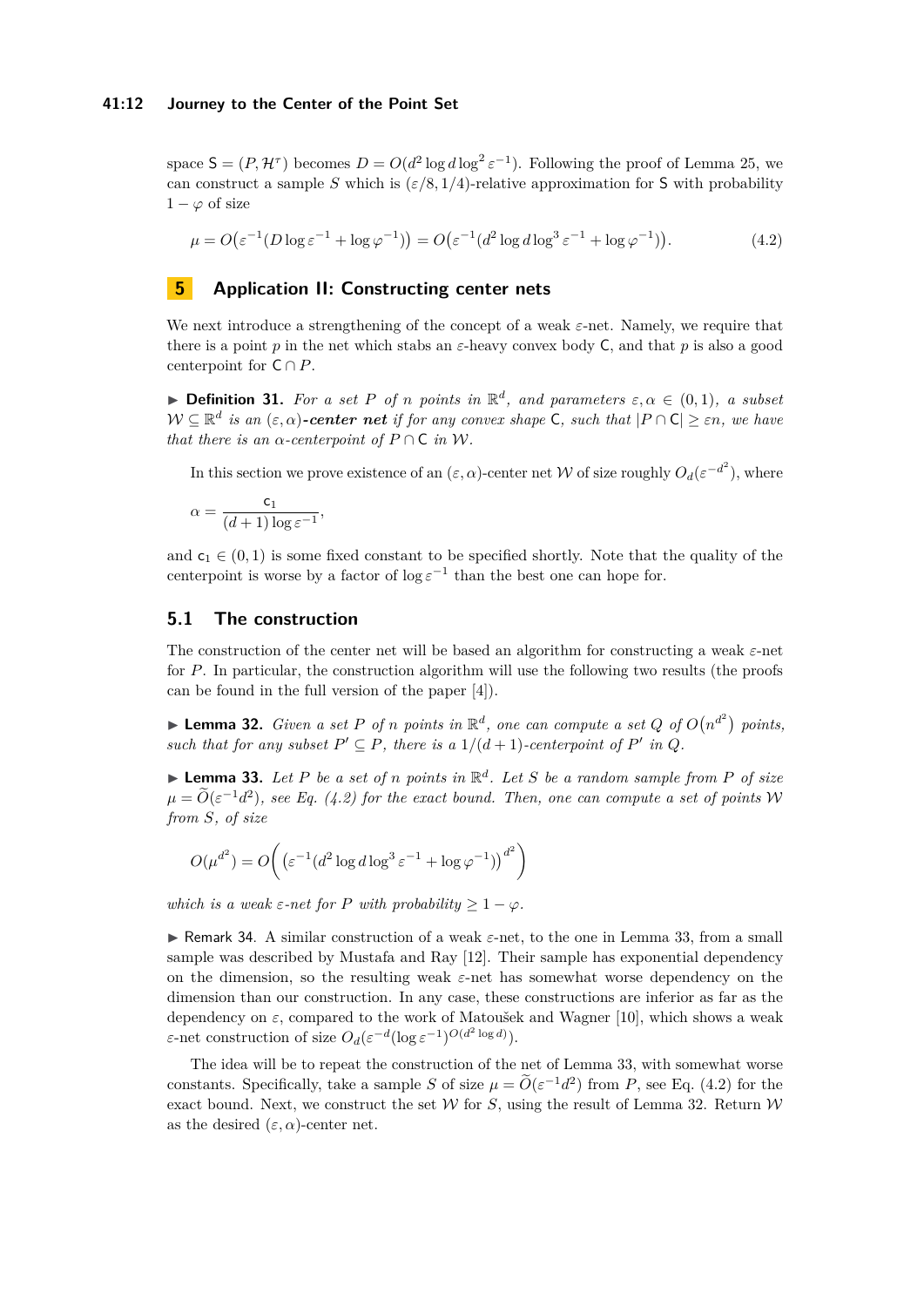#### **S.** Har-Peled and M. Jones 41:13

## **5.2 Correctness**

The proof is algorithmic. Fix any convex  $\varepsilon$ -heavy body C, and let  $S_1 = S$  be the **active set** and let  $P_1 = C \cap P$  be the **residual set** in the beginning of the first iteration.

We now continue in a similar fashion to the algorithm of [Theorem 28.](#page-10-0) In the *i*th iteration, the algorithm computes the  $1/(d+1)$ -centerpoint  $q_i$  of  $S_i$  (running times do not matter here, so one can afford computing the best possible centerpoint). If  $q_i$  is a 2 $\alpha$ -centerpoint for  $P_i$ , then  $q_i$  is intuitively a good centerpoint for  $P$ , and the algorithm returns  $q_i$  as the desired center point. Observe that by construction,  $q_i \in \mathcal{W}$  as desired.

If not, then there exists a closed halfspace  $h_i^+$  containing  $q_i$  and at most  $2\alpha |P_i|$  points of *Pi* . Let

$$
P_{i+1} = P_i \setminus h_i^+ \qquad \text{and} \qquad S_{i+1} = S_i \setminus h_i^+.
$$

The algorithm now continues to the next iteration.

#### **Analysis**

The key insight is that the active set  $S_i$  shrinks much faster than the residual set  $P_i$ . However, by construction, *S<sup>i</sup>* provides a good upper bound to the size of *P*. Now once the upper bound provided by  $S_i$  on the size of  $P_i$  is too small, this would imply that the algorithm must have stopped earlier, and found a good centerpoint.

**► Lemma 35.** Let  $τ = [1 + 3(d + 1) + (d + 1) \log ε^{-1}]$ , and  $α = 1/(4τ)$ . Assuming that S *is a relative* ( $\varepsilon/8$ , 1/4)*-approximation for the range space*  $S = (P, H^{\tau})$ *, the above algorithm stops after at most τ iterations.*

 $\blacktriangleright$  **Lemma 36.** *The above algorithm outputs a*  $\alpha$ -centerpoint of  $P \cap C$ *.* 

Arguing as in [Remark 30](#page-10-2) implies the following.

 $\triangleright$  **Corollary 37.** *For the above algorithm to succeed with probability* ≥ 1 −  $\varphi$ *, the sample S needs to be a sample of the size specified by [Eq. \(4.2\).](#page-11-2)*

# **5.3 The result**

<span id="page-12-1"></span>**Fineorem 38.** Let P be a set of *n* points in  $\mathbb{R}^d$ , and  $\varepsilon > 0$  be a parameter. For  $\gamma = \log(1/\varepsilon)$ , *there exists a*  $(\varepsilon, \Omega(1/(d\gamma)))$ -center net W *(which is also a weak*  $\varepsilon$ -net) of P *(see [Definition 31\)](#page-11-4). The size of the net*  $W$  *is*  $O(\mu^{d^2}) \approx O_d(\varepsilon^{-d^2})$ *, where*  $\mu = \widetilde{O}(\varepsilon^{-1}d^2)$ *, see [Eq. \(4.2\)](#page-11-2)* for the exact *bound.*

**Proof.** The theorem follows readily from the above, by setting  $\varphi = 1/2$ .

#### **References**

<span id="page-12-0"></span>**1** K. L. Clarkson, D. Eppstein, G. L. Miller, C. Sturtivant, and S.-H. Teng. Approximating center points with iterative Radon points. *Internat. J. Comput. Geom. Appl.*, 6:357–377, 1996. URL: <http://cm.bell-labs.com/who/clarkson/center.html>.

<span id="page-12-2"></span>**<sup>2</sup>** S. Har-Peled. *Geometric Approximation Algorithms*, volume 173 of *Math. Surveys & Monographs*. Amer. Math. Soc., Boston, MA, USA, 2011. [doi:10.1090/surv/173](http://dx.doi.org/10.1090/surv/173).

<span id="page-12-3"></span>**<sup>3</sup>** S. Har-Peled and M. Sharir. Relative (*p, ε*)-Approximations in Geometry. *Discrete Comput. Geom.*, 45(3):462–496, 2011. [doi:10.1007/s00454-010-9248-1](http://dx.doi.org/10.1007/s00454-010-9248-1).

<span id="page-12-4"></span>**<sup>4</sup>** Sariel Har-Peled and Mitchell Jones. Journey to the Center of the Point Set. *CoRR*, abs/1712.02949, 2019. [arXiv:1712.02949](http://arxiv.org/abs/1712.02949).